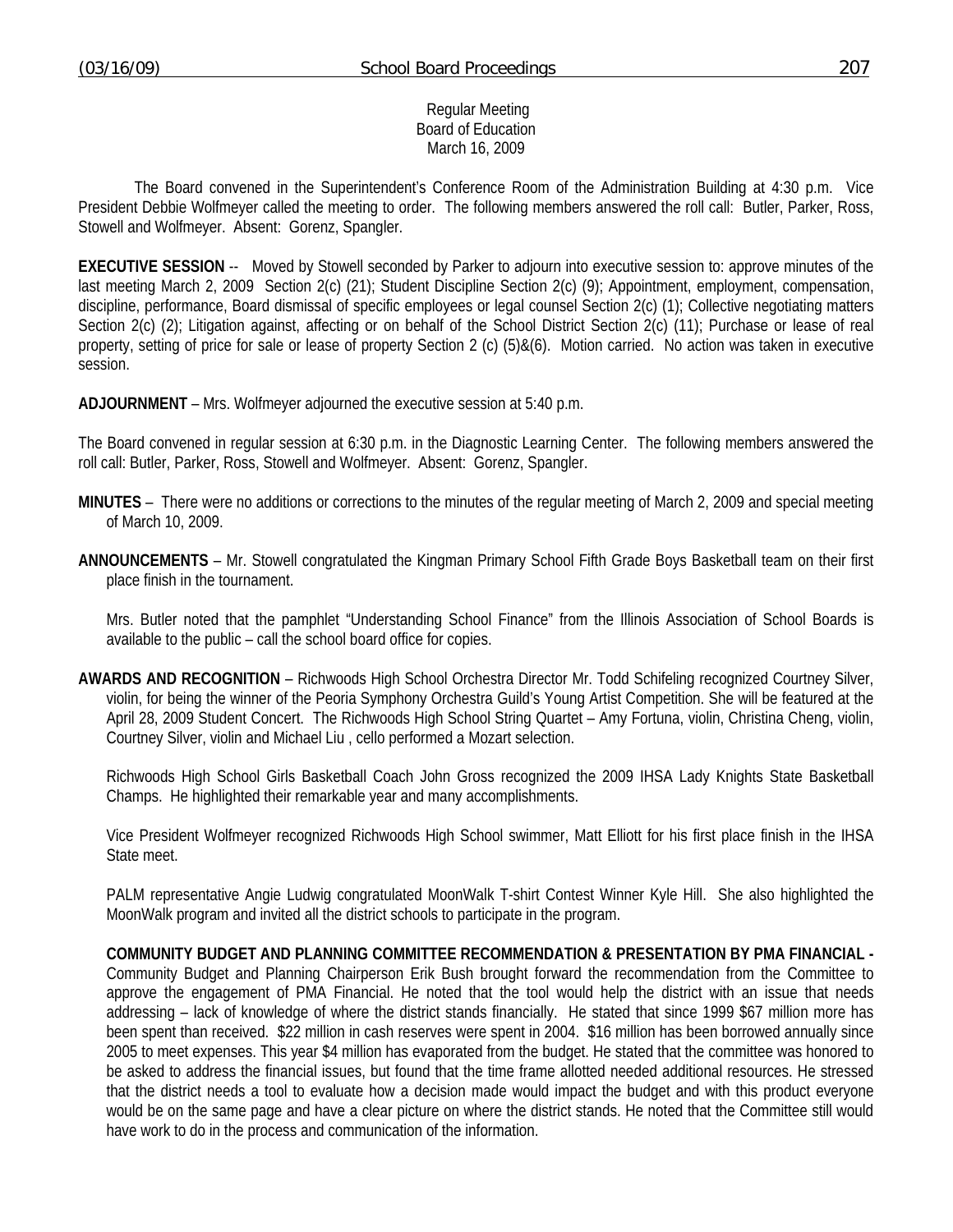Dr. Howard Crouse, PMA Senior Financial Advisor, explained that the Financial Planning Program's goal is to provide an interactive planning tool that will assist the Board of Education, administration, and community stakeholders in make wellinformed, data driven decisions. The interactive software program shows where the district has been and then allows for variable input to show projections for a five year time frame. All assumptions on enrollment, revenue and expenses can be entered to show how the variables can affect the future. The goal is to assist the district in understanding and making great decisions.

**PRESENTATION BY AUDIENCE ON ACTION ITEMS –** Hedy Elliott Gardner, 3811 W. Pagewood, stated her concern with the cost of the financial tool. She stated that she would like to know who is responsible for the financial mess and that the District needs to stop spending. She also stated her concern with the Budget and Planning Committee and Superintendent Search Committee not having union representation.

Terry Knapp, 922 W. Wilshire Dr., spoke to the financial condition of the district.

 Roz Helms, 121 E. Coventry, spoke to the action item on the three tier bell schedule. She stated that there is much research that shows that middle and high school students need later start times. She asked that the Board of Education look at starting middle schools at a later time.

 Karen Adkins-Dutro, 2610 W. Barker, spoke to Action Items #12 and #15. She read the teacher responses to the Primary Early Release Days that she received from a FOIA request.

 Bernie Goitein, 1625 W. Columbia Terrace, Dr. Goitein spoke as a member of the Budget and Planning Committee and stated that the value of the new program was not the quick response, but that the Board of Education will have the opportunity to look at more than one option or how the options can be combined. The second is the transparency of the tool and how it can clearly laid out to all stakeholders. The third potential is how the changes in revenue can be factored in to show the improved quality of education. Dr. Goitein reminded all that a previous committee reported the potential of costcutting and improvement in quality of education with the implementation of K-8 buildings.

 Savino Sierra, 1708 S. Stanley, stated that he felt there was no need to hire consultants to study the ninth grade academy issue, administration should do that. He does not feel that the district needs the ninth grade academy.

 Nicole Price, 1011 E. Melbourne, stated that she approved of using the software to show the community the impact of future decisions. The communication lines would stay open and the community would have trust in the decision.

**PRESENTATION BY AUDIENCE** – Terry Knapp, 922 W. Wilshire Dr. spoke to an annual financial statement from June 2008. He stated his concern with closing schools would be for the safety of students and the achievement of students.

 Kathy Rogers, 2112 N. Propsect, spoke to the issue of eighth grade graduation. She presented to the Board of Education petitions "requesting that District 150 reinstate the graduation ceremonies for all our 8<sup>th</sup> grade student because our Youth need positive reinforcement to mark their passages through life and their achievements. The undersigned strongly feel a formal graduation ceremony ensures that students will approach their high school education in a more serious manner."

 Jay Pierson, 2630 N. Dechman Ave., stated that he is currently the Campus Life Director at Woodruff High School. Mr. Pierson spoke to the safety of students if two schools are combined. He stated that he is in favor of the ninth grade academies. He stated that another wing could be built on Woodruff High School to add classrooms for 7th and 8th graders.

 Jeff Adkins-Dutro, 2610 W. Barker Ave., spoke to the consolidation of Woodruff High School and Peoria High School and stated that parents are wondering what is going to happen. He asked that teachers have more of a voice in the district's decision making process. He would like to see the Board of Education, administration and teachers working together for the benefit of the children.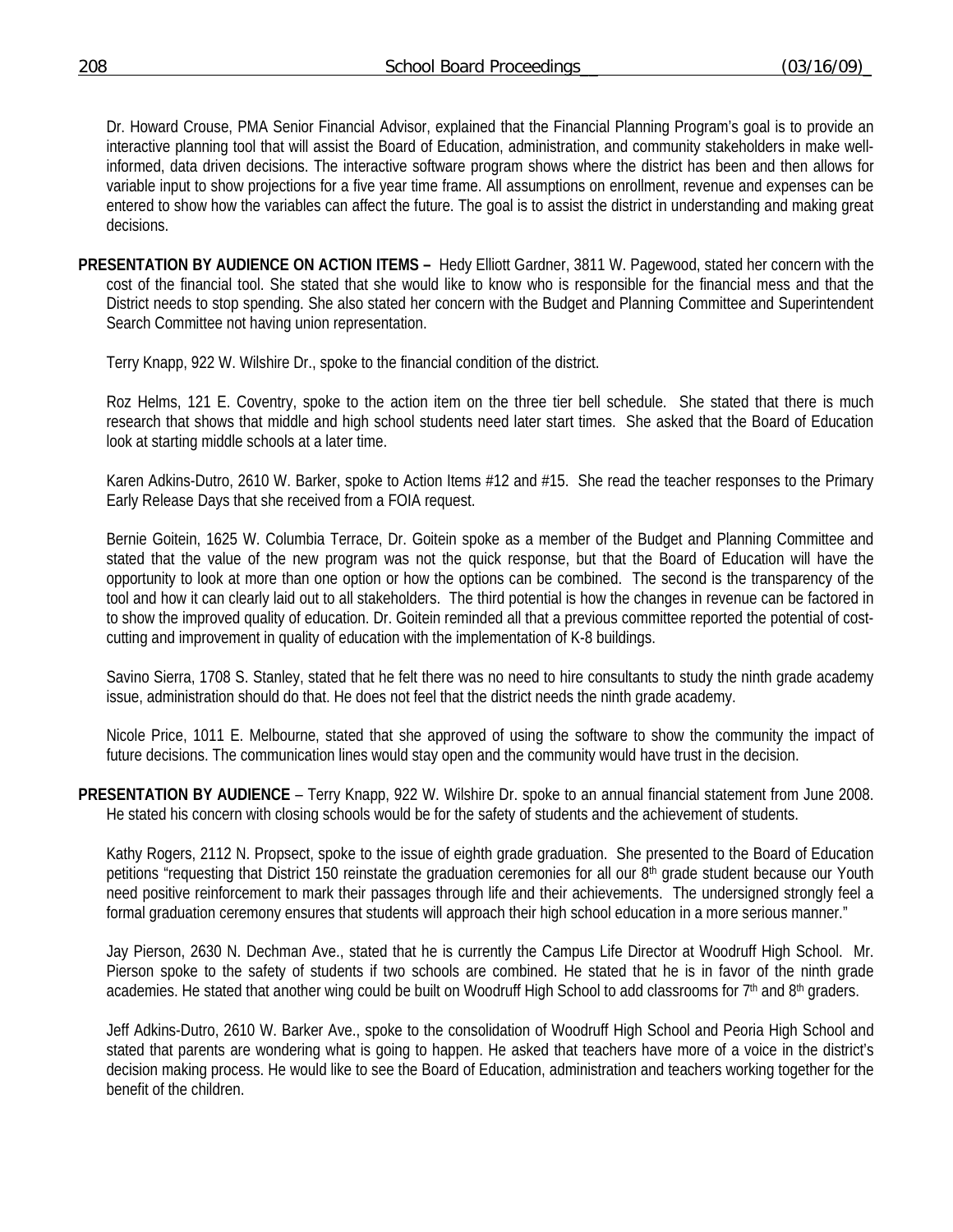Hedy-Elliott Gardner, 3811 W. Pagewood, would like more information on the primary early release days. She would like the board to present to the public the projected cost savings of the potential school closings of Tyng, Kingman, Irving and consolidation of high schools before a decision is made.

Karen Adkins-Dutro, 2610 W. Barker, continued to read the responses to her FOIA request.

 Phil Romanos, 3321 N. Twelve Oaks Dr., stated that, "Before you can decide something you have to know what you are deciding on." He stated that he feels some people have already made up their minds about schools closing and urged everyone to remember that all decisions should be based on how it will affect kids. He is not in favor of a freshman academy at Loucks School. He feels that K-8 schools are the best way to go and they would also help stabilize neighborhoods.

Savino Sierra, 1708 S. Stanley, read an article from a local newspaper.

 Bob Darling, 230 E. Highpoint Rd., stated his concern with consolidating two high schools. He feels this decision should be postponed until there is a new superintendent. He also feels that the new superintendent should come from the Peoria area. He feels it is not a good time to look into charter schools. He feels the Edison contract should be discontinued.

 Brien Dunphy, 5506 N. Plaza Dr., stated his concern with consolidating schools and the need for the new superintendent to make that decision.

 Karen Heath, 3007 N. Wisconsin, stated that she is in favor of K-8 schools. She asked that information on school closings and consolidations be on the web site.

 Eric Bush, 2526 Rockwood Ct., stated that in his work with the County and their management team they look at labor as partners and he feels it would be a positive experience for the District to have labor represented on the Budget and Planning Committee.

# **CONSENT AGENDA –**

ADOPTION OF CONSENT CALENDAR -- Moved by Stowell, seconded by Parker adoption of the consent calendar.

On roll call, 5 ayes. Motion carried.

GIFTS TO SCHOOL DISTRICT – Moved by Stowell, seconded by Parker, that the following donations be accepted and letters of appreciation sent to the donors.

- Hardback books for the library, valued by the donor at \$761.08, donated by Scholastic Books to Hines Primary **School**
- Wicker furniture for the front foyer, valued by the donor at \$900.00, donated by Donna Crawford to Hines Primary **School**

Notepads, valued by the donor at \$150.00, donated by Caterpillar to Irving Primary School

\$50.00 for student needs, donated by Cecil and Diane Wyman to Irving Primary School

- Color laser printer and computer, valued by the donor at \$1,500.00, donated by Steven Kohn to Kellar Primary **School**
- Charter coach bus for Boy's Basketball Team to play in the IHSA game at Chillicothe, valued by the donor at \$800.00, donated by Peoria Charter Coach to Manual High School
- Roll model books, valued by the donor at \$400.00, donated by State Representative Jehan Gordon to Manual High School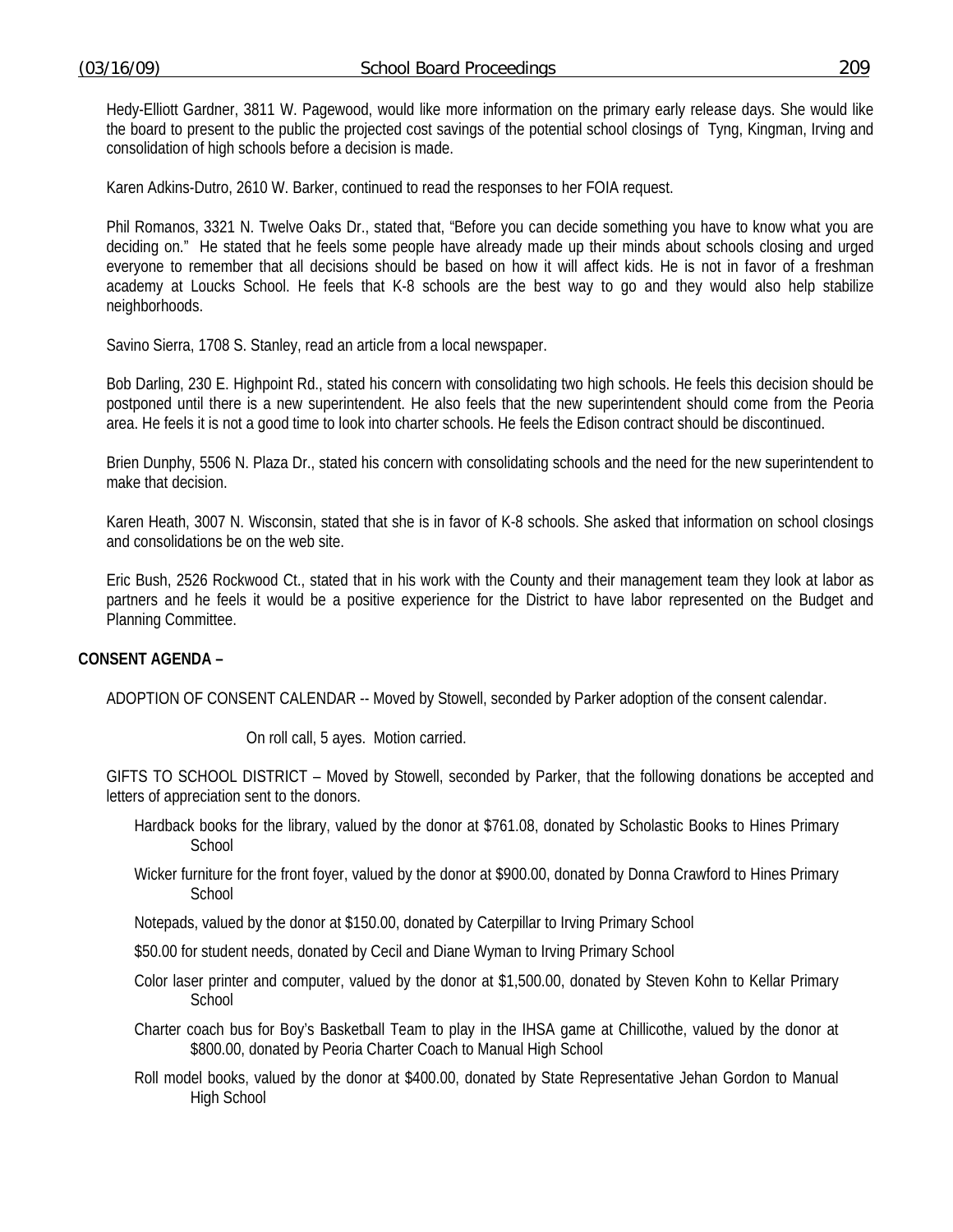Sign for the front of the school, valued by the donor at \$444.34, donated by Hardin Signs, Inc. to Thomas Jefferson Primary School

Washington Gifted School received the following donation to support students attending the Lorado Taft trip \$5.00 donated by Geraldine Ernst \$231.00 donated by Gregg & Ellen Steffan \$100.00 donated by Mr. and Mrs. James Perez

Classroom supplies, valued by the donor at \$50.00, donated by Rachel Morgan to Whittier Primary School

Notebook binders, valued by the donor at \$450.00, donated by Caterpillar, Inc. to Peoria Public Schools District 150

On roll call, 5 ayes. Motion carried.

PAYMENT OF BILLS -- Moved by Stowell, seconded by Parker approval of the payment of the following bills.

| FUND | <b>DESCRIPTION</b>                  | <b>BAL.SHEET</b> | <b>REV</b> | <b>EXPENSE</b> | TOTAL        |
|------|-------------------------------------|------------------|------------|----------------|--------------|
| 10   | <b>EDUCATIONAL FUND</b>             | \$13,275.44      |            | \$341,281.14   | \$354,556.58 |
| 20   | <b>OPERATIONS, BLDG &amp; MAINT</b> |                  |            | \$468,424.71   | \$468,424.71 |
| 40   | <b>TRANSPORTATION</b>               |                  |            | \$30,700.75    | \$30,700.75  |
| 60   | CAPITAL IMPROVEMENT                 |                  |            | \$7,532.86     | \$7,532.86   |
| 90   | CAPITAL IMPROVEMENTS                |                  |            | \$39,842.82    | \$39,842.82  |
| 95   | MID CENTRAL ASSOCIATION             |                  |            | \$36,762.87    | \$36,762.87  |
| 99   | PPS ADMIN OUTREACH PROG             |                  |            | \$115.60       | \$115.60     |
|      |                                     |                  |            | \$924,660.75   | \$937,936.19 |

On roll call, 5 ayes. Motion carried.

HUMAN RESOURCE REPORT -- Moved by Stowell, seconded by Parker approval of the following human resource report as presented by the administration.

| <b>Certified Personnel</b>                    |                   |
|-----------------------------------------------|-------------------|
| Appointments                                  |                   |
| Administrative                                |                   |
| Chief Accountant - Director of Internal Audit |                   |
| McKenzie, Michael                             | 03-16-09          |
| <b>Summer School - Teachers</b>               |                   |
| Allison, Dominique                            | Lewellyn, Michael |
| Arick, Peggy                                  | Lewis, Ruth       |
| Ayler, Mary                                   | Lohr, Eileen      |
| Baker, Jennifer                               | Lopez, Rosa       |
| Benito-Carrillo, Fernando                     | Maas, Peggy       |
| Bielenberg, Katie                             | Mathis, Robin     |
| Bootz, Scott                                  | McDowell, Hayley  |
| Brown, Colleen                                | McLaughlin, Erin  |
| Campbell, Dawn                                | McNamara, Joan    |
| Clark, Amber                                  | Mulhern, Lisa     |
| Coates, Nichole                               | Nave, Shelley     |
| Colwell, Danielle                             | Nemeth, Mary      |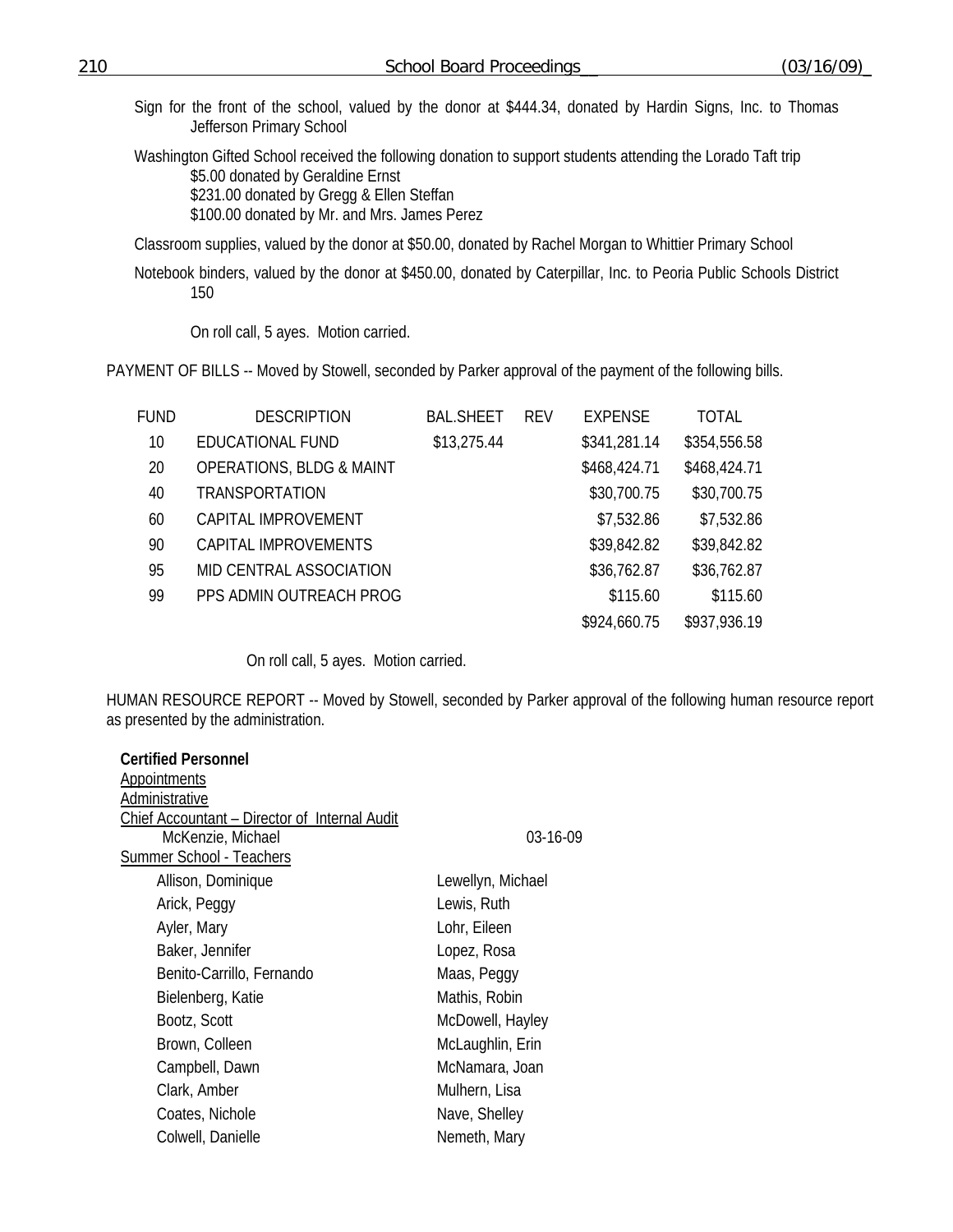| Conard, Kelly                                                                     | Noguera-Lopez, Lucia |
|-----------------------------------------------------------------------------------|----------------------|
| Cornish, Alexis                                                                   | O'Bryan, Jena        |
| Corpuz, Allan                                                                     | Ochs, Rebecca        |
| Davison, Peggy                                                                    | Peryam, Margaret     |
| Dean, Andrea                                                                      | Petersen, Leeann     |
| DeJan, Natalie                                                                    | Quezada, Joy         |
| Dodds, Sharon                                                                     | Ratliff, Sara        |
| Donahue, Tim                                                                      | Ray, Valerie         |
| Duncan, Matt                                                                      | Rhodes, Guinivere    |
| Eddy, Theresa                                                                     | Roberts, Angela      |
| Fehl, Jessica                                                                     | Roberts, Rhawnie     |
| Fisher, Elaine                                                                    | Rockhold, Cynthia    |
| Force, Linda                                                                      | Schmieg, Joel        |
| Garman, Natasha                                                                   | Schultz, Karen       |
| Gibson, Brittany                                                                  | Scott, Moiria        |
| Gilmore, Sarah                                                                    | Shirck, Amy          |
| Glomb, Elizabeth                                                                  | Soliday, Megan       |
| Goldring, Stephanie                                                               | Spafford, Jennifer   |
| Gracy, Megan                                                                      | Spayer, Terrance     |
| Grimm. Matthew                                                                    | Spence, Kim          |
| Halsey, Brooke                                                                    | Stalter, Samuel      |
| Harrmann, Jennifer                                                                | Terry, Karen         |
| Heinz, Amy                                                                        | Thompson, Stephanie  |
| Heltzel, Peggy                                                                    | Thorn-Davenport      |
| Hiller, Carrie                                                                    | Timke, Rebecca       |
| Hodge, Helen                                                                      | Tinkham, Fran        |
| Hunt, Erin                                                                        | Trefzger, Beth       |
| Kaminski, Katherine                                                               | Varda, Jacqueline    |
| Kenny, Timothy                                                                    | Vogel, Danielle      |
| Kleist, Carrie                                                                    | Voyles, Lisa         |
| Knaub, Mary                                                                       | Wallick, Caressa     |
| Kolb, Karen                                                                       | Warner, Kelly        |
| Lake, Katie                                                                       | Weldon, Jennifer     |
| Lambert, Hannah                                                                   | Wong, Peter          |
| Lawless, Mary Patty                                                               | Zevnik, Bradford     |
| Coaching - Part Time                                                              |                      |
| Smith, Tyler<br>Stonebock, Tom                                                    | 03-09-09<br>03-09-09 |
| <u>Tutors – Part Time</u>                                                         |                      |
| Smith, Susie                                                                      | 03-09-09             |
| Honorable Dismissals Probationary Counselors                                      |                      |
| Booth, Derick                                                                     |                      |
| Schmitt, Casey<br>Honorable Dismissals Probationary Speech Pathologists Assistant |                      |
| Full Time                                                                         |                      |
| John, Linda                                                                       |                      |
| Honorable Dismissals Probationary Speech Pathologists                             |                      |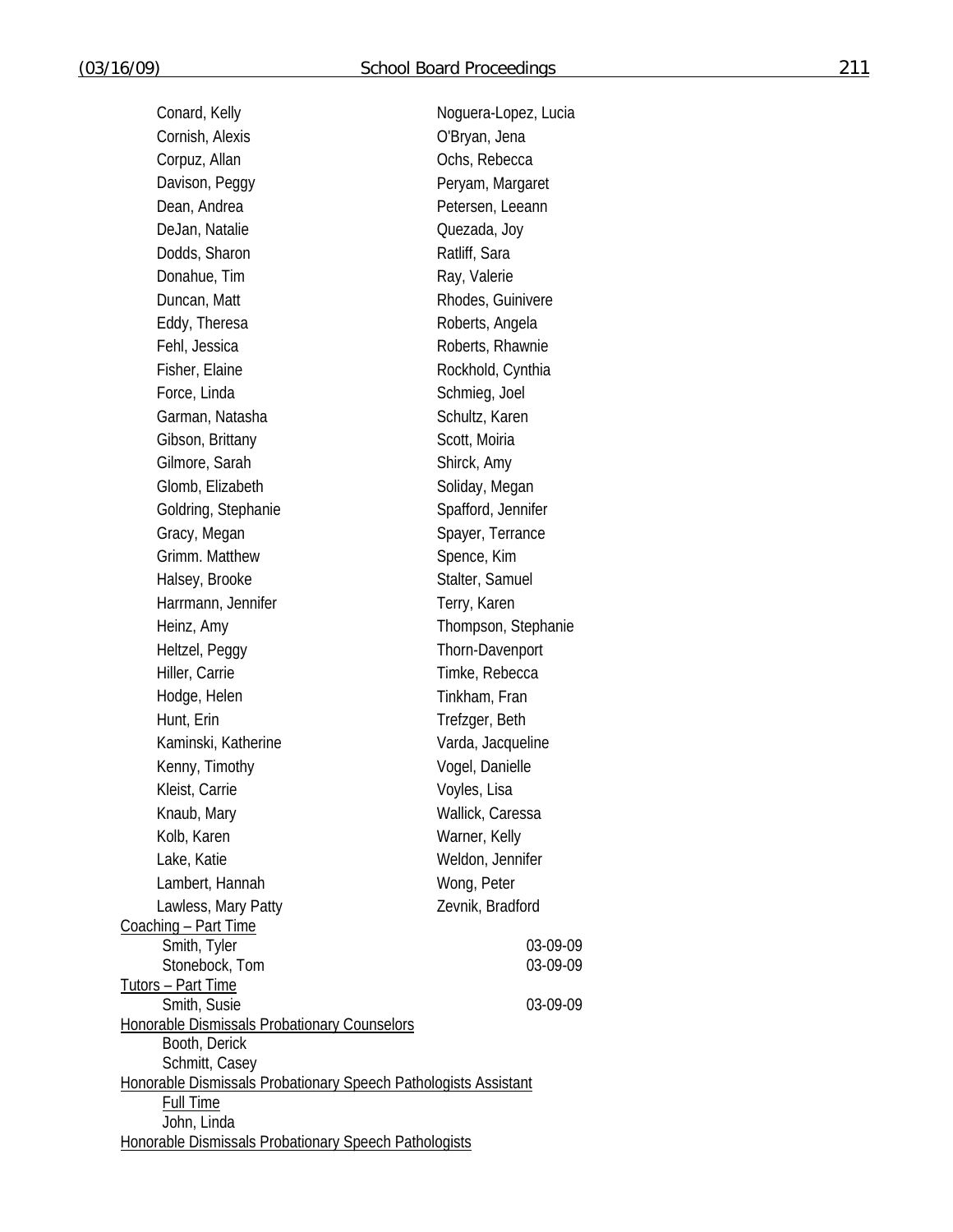| <b>Full Time</b>                                                |                       |
|-----------------------------------------------------------------|-----------------------|
| Sotter, Christina                                               |                       |
| Venegoni, Mary                                                  |                       |
| Part Time                                                       |                       |
| Fletcher, Christine                                             |                       |
| Karr, David                                                     |                       |
| <b>Dismissals Probationary Teachers</b><br>Fredericksen, Martha | Notle, Annette        |
| Gilmore, Sarah                                                  | Reiten, Andres        |
| Hill, Tammara                                                   | Shirey, Marjorie      |
| Michalak, Bryan                                                 | Wright, Jennifer      |
| Neubert, Nichole                                                | Youngman, Diana       |
| <b>Honorable Dismissals Probationary Teachers</b>               |                       |
| <b>Full Time</b>                                                |                       |
| Abbed, Iyad                                                     | Katolick, Julie       |
| Adams, Jamie                                                    | Khoury, Lamia         |
| Akinlua, Elizabeth                                              | Krampitz, Cindi       |
|                                                                 | Krause, Mika          |
| Alderfer, Ashley                                                |                       |
| Allen, Brian                                                    | Labounty, Susanne     |
| Applegate, Carey                                                | Lake, Katie           |
| Arya, Rachana                                                   | Lee, Donna            |
| Avery, Patricia                                                 | Long, Carolyn         |
| Ayler, Mary                                                     | Lozano, Teresita      |
| Baer, Nicole                                                    | MacIntosh, Gigi       |
| Bally, Laura                                                    | Macmillan, Reyna      |
| Bateman, Peggy                                                  | Martin, Jill          |
| Baumgardner, Joseph                                             | Mastny, Kathleen      |
| Bielenberg, Jane                                                | McCraith-Cardin, Erin |
| Blair, Lisa                                                     | Meyer, Kurt           |
| Boseo, Loryl                                                    | Miller, Sherilyn      |
| Bowlin, Shelley                                                 | Miller, Theresa       |
| Brubaker, Kyle                                                  | Mitchell, Myskeshia   |
| <b>Burdette Steele, Marcy</b>                                   | Moll, Julie           |
| Castano, Dario                                                  | Mulcahey, Mary Kay    |
| Chrestenson, April                                              | O'Malley, Lisa        |
| Clare, Natalie                                                  | Oring, Kady           |
| Cole, Terry                                                     | Ovsienko, Tetyana     |
| Cook, Diana                                                     | Pacey, Sonya          |
| Dean, Andrea                                                    | Page, Marissia        |
| Diederich, Lindsay                                              | Prescott, Tracey      |
| Deimel, Christianna                                             | Prichard, Penny       |
| Denbraber, Monica                                               | Qiu, Joy              |
| Duncan, Kassandra                                               | Quezada, Joy          |
| Dunnett, Christine                                              | Quick, Kara           |
| Durr, Matthew                                                   | Rakestraw, Candice    |
| Dvorak, Ericka                                                  | Rathbun, Jodi         |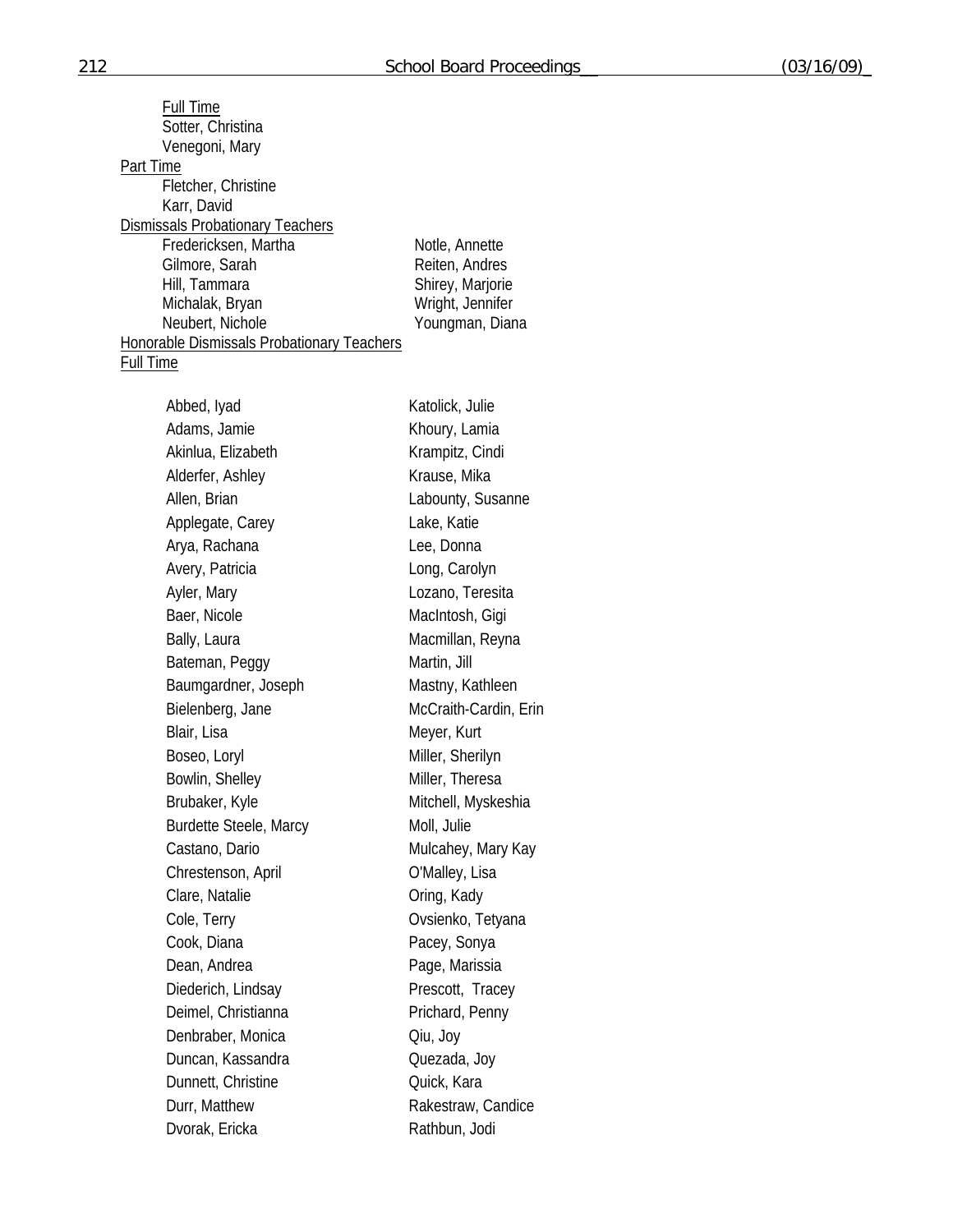Ebert, Staci Redington, Debra Eleazar, Felicidad Rhodes, Guinivere Emara, Sahar Rhondes, Goefrey Evans, Jessica Roberts, Christopher Fields, Jason Robison, Matthew Fleming, Betina Rollings, Perry Fleming, Judy Roper, Jeffrey Taylor Flores, Jackie Sailer, Shannon Fritch, Denise Schuh, Tammy A Fulkerson, Judith Schweinberg, Mckenna Garrett, Caryl Libby Scott, Denell Garrison, Mindy Seaman, Kelly Gesford, Tad Servis, Melinda Glomb, Elizabeth Smith, Brittany Goessman, Douglas Soliday, Megan Gore, Scott Steffen, Brett Gracy, Megan Stephenson, Daniel Grecksch, Megan Stimeling, Joni Grys, Joshua Stonebock, Tom Hausam, Nicholas Stover, Stephen Hayes, Meghan Tetrault, Donya Hayward, Natalie Theobald, Carrie Heckman, Rachel Thomas, Rhonda Henry, Sherri Tinsman, Andrew Hobin, Gail **Torres** Evynette Hodge, Helen Waller, Elizabeth Huley, Teneisha Wheeler, Adele Hunt, Carolyn S<br>
Williams, Cami Hutson, Linsey Williams, Linda Jaeger, Mary **Yocum**, Jolyn Johnson, Michael Zacovic, Jodi Kallister, Jennifer Zevnik, Bradford Karlson, Jennifer Zielinski, Angela

#### Part Time

Armstrong, Jamie Jennett, Theresa Backstrom, Sarah Karr, David Bauman, Christine **Kott**, Amy Coats, Nichole Kraus, Kristin Cunningham, Katie Maloney, Kathy Deluhery, Jennifer Mason, Don Dieckow, Janice Mathis, Robin Doty, Steve **Peryam, Margaret** Douglas, Amy Sargent, Grace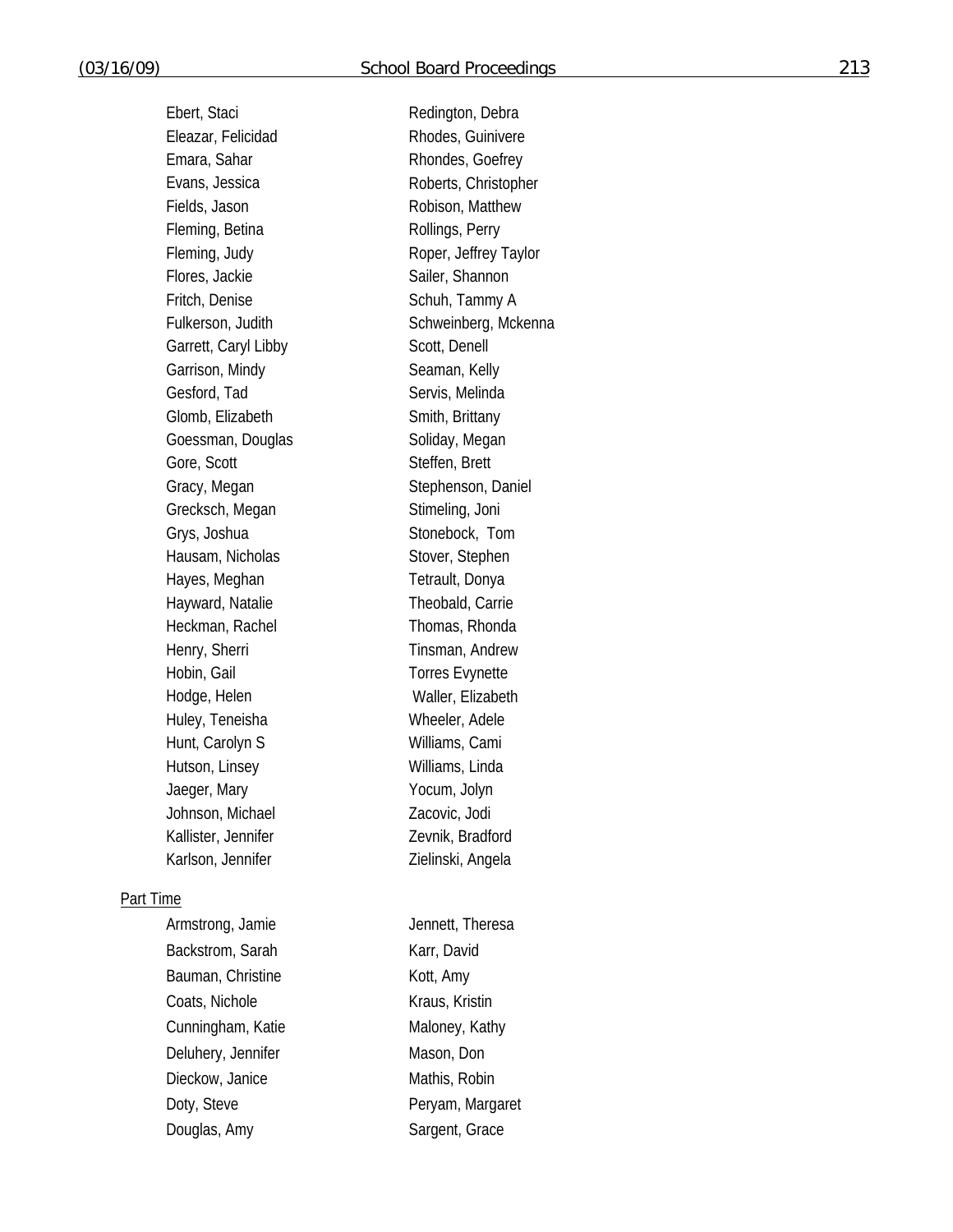| Edwards, Laurie                                 | Scherz, Dedra       |
|-------------------------------------------------|---------------------|
| Endres, Michele                                 | Sleeth, Randy       |
| Fletcher, Christine                             | Speck, Anne         |
| Glover, Molly                                   | Straus, Wendy       |
|                                                 | Suau, Jennifer      |
| Goldhammer, Joyce                               |                     |
| Goodale, Marci                                  | VanHouten, Marie    |
| Hermes, Rebecca                                 | Vogel, Danielle     |
| Hiller, Carrie                                  | Westindorf, Charles |
| Himes, Suzanne                                  | Williams, Sally     |
| Hutchins, Barb                                  | Williams, Shawn     |
| Jackson, Irene                                  | Winkler, Heidi      |
|                                                 | Zimmerman, Judy     |
|                                                 |                     |
| Resignations                                    |                     |
| <u> Teachers – Full Time</u>                    |                     |
| Russell, Kristie                                | 06-30-09            |
| <b>Non-Certified Personnel</b>                  |                     |
| <b>Appointments</b>                             |                     |
| <b>Security Sargent - Full Time</b>             |                     |
| Gould, Richard                                  | 03-16-09            |
| <b>Summer School - Clerical</b>                 |                     |
| Jones, Tracey                                   |                     |
| Lewis, JenNell<br>Lopez, Miguel                 |                     |
| Price, Sheila                                   |                     |
| Roberts, Marsha                                 |                     |
| Schmidt, Mary Lynne                             |                     |
| Wetterow, Diane                                 |                     |
| <b>Summer School - Home School Facilitators</b> |                     |
| Diaz, Maria<br>Hangen, Stanton                  |                     |
| Hill, Danita                                    |                     |
| Johnson, Gail                                   |                     |
| Wyatt, Ashante                                  |                     |
| Summer School - Paraprofessionals               |                     |
| Bauldwin, Annie                                 |                     |
| Coker-Schlink, Kristen<br>Jongerius, Sandra     |                     |
| Little, Melissa                                 |                     |
| Moore, Latonya                                  |                     |
| Publes, Idaliza                                 |                     |
| Ware, Tracy                                     |                     |
| Wolters, Gloria                                 |                     |
| <b>Student Workers - Part Time</b>              | 01-09-09            |
| Jones, Bianca<br>Mercer, William                | 03-06-09            |
| Sanders, Don Mathew                             | 02-05-09            |
| Transportation - Part Time                      |                     |
| Eckardt, Aaron                                  | 01-23-09            |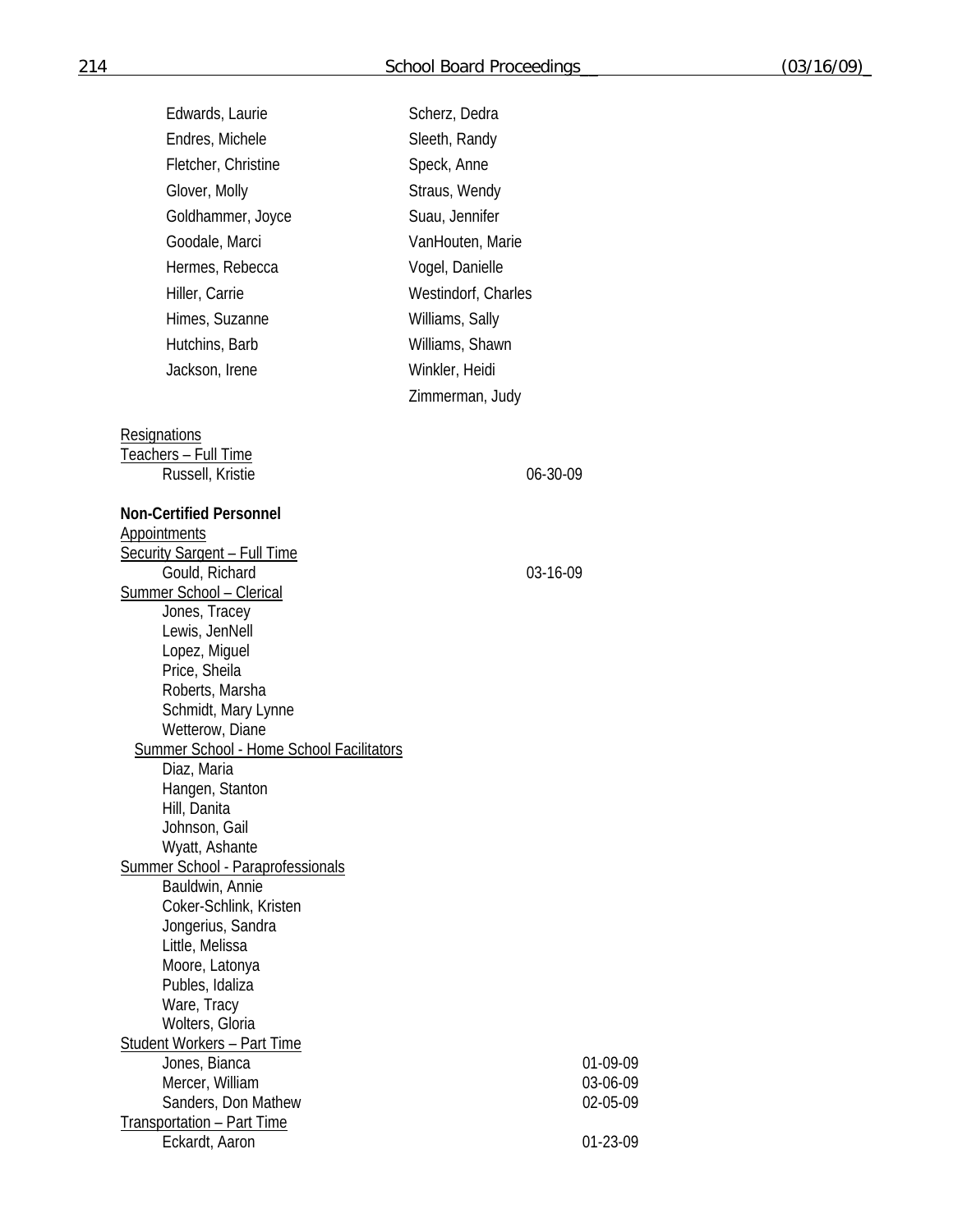| Eckardt, David                          | 01-22-09 |
|-----------------------------------------|----------|
| Foster, Audrey                          | 03-17-09 |
| Johnson, Clora                          | 03-17-09 |
| Jones-Ware, Jason                       | 02-13-09 |
| Marizetts, Janae                        | 03-17-09 |
| Moody, Samuel Jr.                       | 03-17-09 |
| Murray, Samantha                        | 01-12-09 |
| Plain, Crystal                          | 03-09-09 |
| Vargas, Ramiro                          | 03-11-09 |
|                                         |          |
| Zacuzomo, Cassandra                     | 02-18-09 |
| <b>Tutor Assistant Part Time Hourly</b> |          |
| Carter, Nicole                          | 03-02-09 |
| Paluska, Tyler                          | 03-11-09 |
| Russell, Maurice                        | 03-04-09 |
| Resignations                            |          |
| Custodian - Full Time                   |          |
| Bohannon, Richard                       | 12-31-08 |
| <b>Transportation - Part Time</b>       |          |
| Gore, Glenn                             | 03-05-09 |
| Terminations                            |          |
| Transportation - Part Time              |          |
| Decker, Robert                          | 03-11-09 |
| Maclin, Anthony                         | 03-06-09 |
|                                         |          |
| Malone, Kiera                           | 03-05-09 |
| Long, Jack                              | 03-10-09 |
| Rutherford, Taurus                      | 03-11-09 |
| Sheffield, Charles                      | 03-09-09 |
| Wertz, Jacqueline                       | 03-10-09 |
| Williams, David                         | 03-06-09 |
| Woods, Felow                            | 03-10-09 |
| Wright, Freddie Jr.                     | 03-05-09 |
| <b>Substitutes</b>                      |          |
| Certified                               |          |
| <b>Appointments</b>                     |          |
| Substitute Teachers                     |          |
| Dudley, Latoya                          | 02-27-09 |
| Feinhals, Elyse                         | 02-27-09 |
| Lawless, Mary                           | 03-05-09 |
| Lowther, Wilford                        | 02-27-09 |
|                                         |          |
| Olson, Katie                            | 03-03-09 |
| Speiden, Ryan                           | 03-03-09 |
| Washington, Marcus                      | 03-03-09 |
| Resignations                            |          |
| <b>Substitute Teachers</b>              |          |
| Enter, Ashley                           | 03-10-09 |
| Nathan, Stacey                          | 03-10-09 |
| Non-Certified Substitute                |          |
| <b>Appointments</b>                     |          |
| Cafeteria                               |          |
| Cooke, Shawna                           | 03-11-09 |
| <b>Child Caregiver</b>                  |          |
| Huddleston, Ashonta                     | 03-10-09 |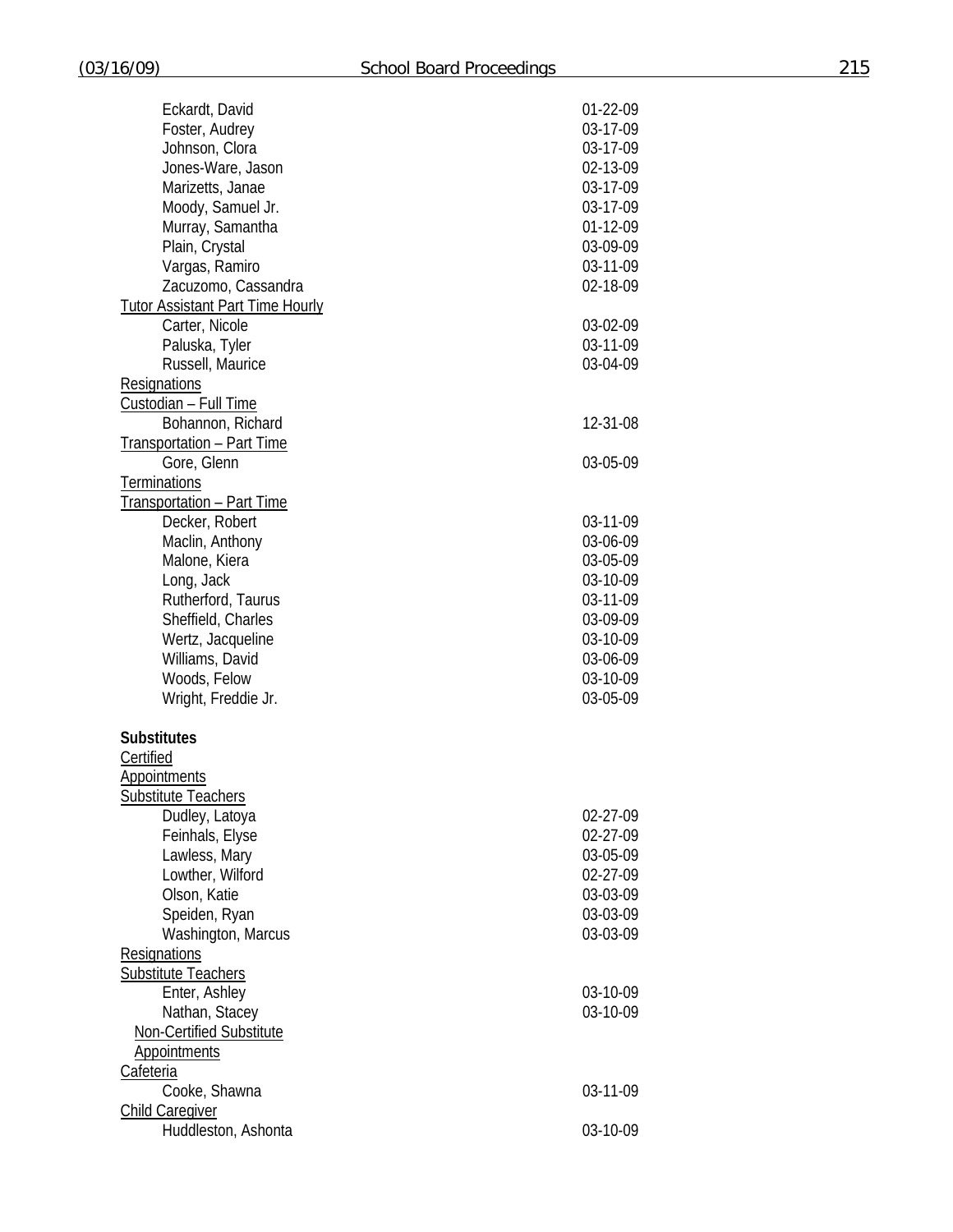| Paraprofessionals                           |          |
|---------------------------------------------|----------|
| Huddleston, Ashonta                         | 03-10-09 |
| Ludolph, Kathleen                           | 03-11-09 |
| Moredock, Philicia                          | 03-05-09 |
| Olson, Katie                                | 03-03-09 |
| Stinson, Pamela                             | 03-06-09 |
| Thompson, Falynn                            | 03-04-09 |
| Watkins, Melinda                            | 02-26-09 |
| Special Ed Attendants/Behavioral Assistants |          |
| Allen, Shannon                              | 03-10-09 |
| Grant, Nicholas                             | 02-27-09 |
| Hendon, Monique                             | 02-27-09 |
| Jackson, Charles                            | 03-02-09 |

On roll call, 5 ayes. Motion carried.

TRAVEL REQUESTS - Moved by Stowell, seconded by Parker approval of the travel requests as presented by the administration. (Copy is on file in the board secretary's office.)

On roll call, 5 ayes. Motion carried.

AGREEMENT FOR USE OF LORADO TAFT CAMPUS – Moved by Stowell, seconded by Parker that the agreement for Use of Northern Illinois University facilities at the Lorado Taft Campus for Resident Outdoor Education be approved.

 On March 15-19, 2010, Washington Gifted School has the opportunity to send 60 students to the Lorado Taft Campus for resident outdoor education. The Education Fund will pay room and board cost for teachers. The students who attend the program will pay all other costs. Each student attending the field school will pay a fee of \$180.04. Arrangements will be made in case there is a need for financial help.

On roll call, 5 ayes. Motion carried.

# **DELIBERATION AGENDA** -.

Review of Suspensions - Moved by Parker seconded by Butler that the Review of Suspensions listed on Report No. 13 dated March 16, 2009 be approved as presented.

On roll call, 5 ayes. Motion carried.

Expulsions – Moved by Parker, seconded by Butler that the Expulsions listed on the report dated March 16, 2009 be approved as presented.

> 4 ayes. Butler, Parker, Stowell, Wolfmeyer, 1 nay. Ross. Motion carried.

**APPROVAL OF AGREEMENT WITH PMA FOR FINANCIAL PLANNING TOOL** – Moved by Butler, seconded by Parker that the Board of Education approve the Financial Planning Program Service Agreement with PMA Financial Network for the sum of \$8,000.00.

This tool is offered to schools districts and allows for the projection of financial positions. PMA will develop a historic database, combine it with the current budget and projections for revenue and expense variable and conduct scenario analysis of selected variables. Mr. Hinton stated that a demonstration for the Board and public would be beneficial.

On roll call, 5 ayes. Motion carried.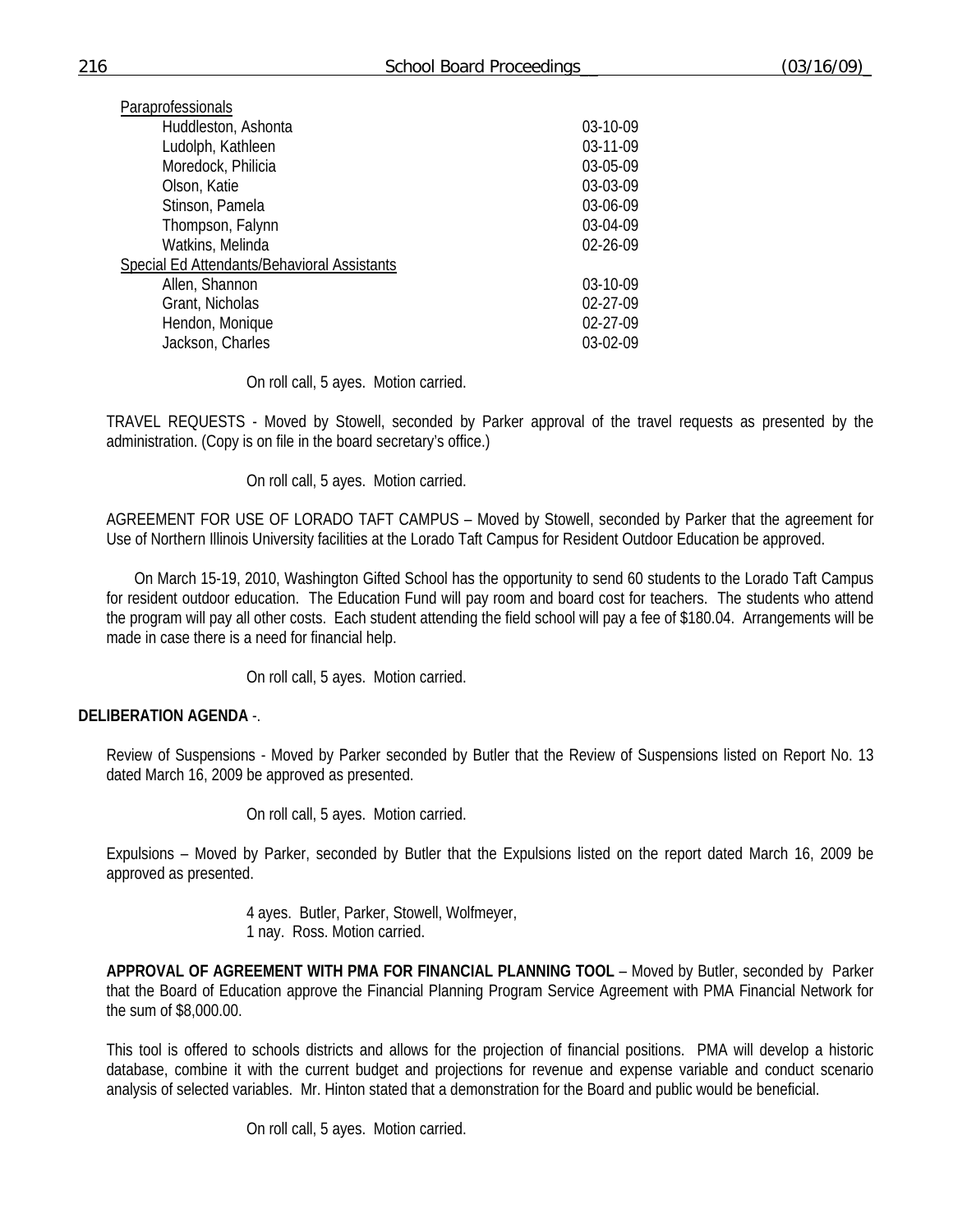**APPROVAL OF RESTRUCTING PLAN FOR GARFIELD PRIMARY SCHOOL** – Moved by Parker, seconded by Stowell that the Board of Education approve the Restructuring Plan submitted by Garfield Primary School.

Dr. Hannah highlighted that Garfield Primary school has done amazing things, but NCLB requires that they maintain AYP status for two years to come off the state watch list. Currently they are working with RESPRO on a restructuring plan. Dr. Hannah feels the state will accept the plan as submitted.

Mr. Stowell asked for an update on their partnership with Community Builders.

On roll call, 5 ayes. Motion carried.

**THREE TIER BELL SCHEDULE** – Moved by Butler, seconded by Stowell that the Board of Education approve the 3-Tier Bell Schedule for implementation in the 2009-2010 school year.

| <b>High Schools</b>      | $8:20$ a.m. $-2:50$ p.m. |
|--------------------------|--------------------------|
| Middle Schools           | $7:30$ a.m. $-2:00$ p.m. |
| Primary Schools          | $9.00$ a.m. $-3.30$ p.m. |
| <b>Edison Schools</b>    | $7:30$ a.m. $-2:45$ p.m. |
| Roosevelt Magnet School  | $8:20$ a.m. $-3:20$ p.m. |
| VHECEC                   | $8:35$ a.m. $-3:05$ p.m. |
| Washington Gifted School | $7:30$ a.m. $-2:00$ p.m. |

Manual High School, Greeley Alternative School, Peoria Alternative High School and Knoxville Center for Student Success will work with the Transportation Department to accommodate their schedules.

Mr. Hinton stated that administration is recommending the adoption of the three tier bell schedule to improve the efficiency of the transportation system and to address the issue of finding enough qualified bus drivers. This new schedule will offer a cost savings for the district. – even with the reimbursement from the state.

Mr. Hinton noted that research does show that high school students benefit from a later start time. He also noted that input has been received from the public and the District did their best to address as many concerns as they could.

Mrs. Ross stated her concern that the Valeska Hinton Early Childhood Center students are riding the bus with older students.

On roll call, 5 ayes. Motion carried.

**APPROVAL OF CONTRACT FOR INTERIM CONTROLLER AND TREASURER** – Moved by Butler, seconded by Parker that the Board of Education approve the contract for Dr. Norman D. Durflinger, Interim Treasurer and Dr. Brock T. Butts, Interim Controller.

Superintendent Hinton stated that the District is very fortunate to have the services of Dr. Butts and Dr. Durflinger.

On roll call, 5 ayes. Motion carried.

**APPROVAL OF SCHOOL CALENDAR FOR 2009-2010** – Moved by Butler, seconded by Parker that the Board of Education adopts the 2009-2010 School Calendar.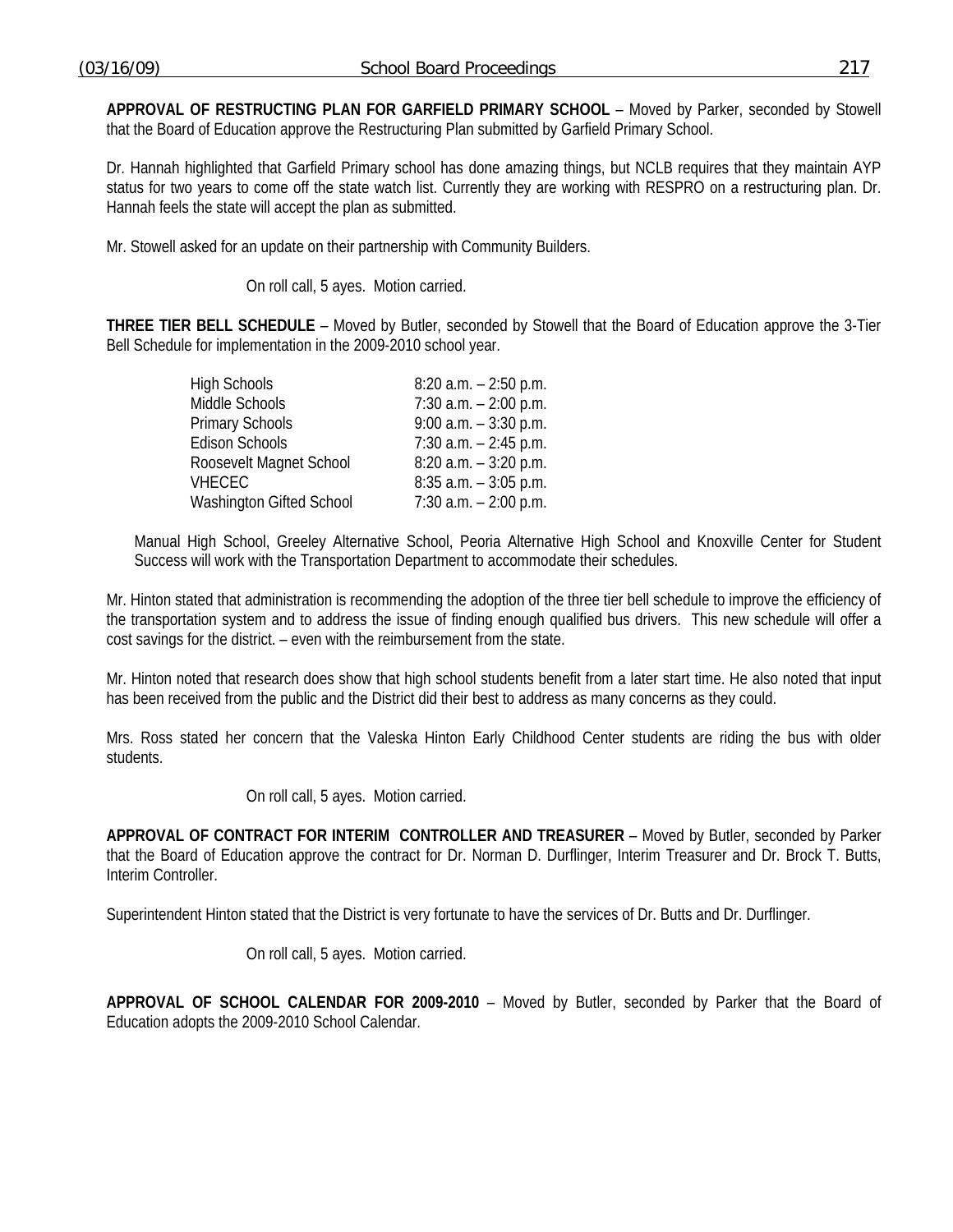| 218                         |           | School Board Proceedings                                                                                                                                                                                  | (03/16/09)     |
|-----------------------------|-----------|-----------------------------------------------------------------------------------------------------------------------------------------------------------------------------------------------------------|----------------|
|                             |           | Peoria Public School District 150                                                                                                                                                                         |                |
|                             |           | 2009-2010 School Calendar                                                                                                                                                                                 |                |
| 2009                        |           |                                                                                                                                                                                                           |                |
| August 18, 19, 20           |           | Tue., Wed., Thurs. Orientation for New Certified Staff                                                                                                                                                    |                |
| August 24                   | Monday    | In-School Building Faculty Institute 8:00 - 1:00                                                                                                                                                          | Institute      |
| August 25                   | Tuesday   | 2 1/2 Hour Day - Primary/Middle Schools                                                                                                                                                                   |                |
|                             |           | Fee Day - High Schools                                                                                                                                                                                    |                |
| August 26                   | Wednesday | Half Day Teacher In-service - 1/2 Day for all Students                                                                                                                                                    |                |
| September 7                 | Monday    | <b>LABOR DAY</b>                                                                                                                                                                                          | <b>HOLIDAY</b> |
| September 18                | Friday    | Professional Learning SIP - 1/2 Day for all Students                                                                                                                                                      |                |
| September 30                | Wednesday | Professional Learning - Primary Early Release                                                                                                                                                             |                |
| October 12                  | Monday C  | <b>OLUMBUS DAY</b>                                                                                                                                                                                        | <b>HOLIDAY</b> |
| October 30                  | Friday    | Professional Learning SIP - 1/2 Day for all Students                                                                                                                                                      |                |
| November 6                  | Friday    | <b>Parent Conferences</b>                                                                                                                                                                                 | Conference Day |
| November 11                 | Wednesday | <b>VETERAN'S DAY</b>                                                                                                                                                                                      | <b>HOLIDAY</b> |
| November 18                 | Wednesday | Professional Learning - Primary Early Release                                                                                                                                                             |                |
| November 25                 | Wednesday | <b>THANKSGIVING RECESS</b>                                                                                                                                                                                | NO SCHOOL      |
| November 26                 | Thursday  | <b>THANKSGIVING RECESS</b>                                                                                                                                                                                | <b>HOLIDAY</b> |
| November 27                 | Friday    | <b>THANKSGIVING RECESS</b>                                                                                                                                                                                | <b>HOLIDAY</b> |
| December 9 -                | Wednesday | Professional Learning - Primary Early Release                                                                                                                                                             |                |
| December 18                 | Friday    | End of 1 <sup>st</sup> Semester/Institute Day                                                                                                                                                             | Institute      |
| December 21-January 1, 2010 |           | <b>WINTER VACATION</b>                                                                                                                                                                                    | NO SCHOOL      |
| 2010                        |           |                                                                                                                                                                                                           |                |
| January 4                   | Monday    | <b>School Resumes</b>                                                                                                                                                                                     |                |
| January 13                  | Wednesday | Professional Learning - Primary Early Release                                                                                                                                                             |                |
| January 18                  | Monday    | MARTIN LUTHER KING'S BIRTHDAY                                                                                                                                                                             | <b>HOLIDAY</b> |
| January 29                  | Friday    | Professional Learning SIP - 1/2 Day for all Students                                                                                                                                                      |                |
| February 10                 | Wednesday | Professional Learning - Primary Early Release                                                                                                                                                             |                |
| February 15                 | Monday    | PRESIDENTS DAY                                                                                                                                                                                            | <b>HOLIDAY</b> |
| February 26                 | Friday    | Professional Learning SIP - 1/2 Day for all Students                                                                                                                                                      |                |
| March 10                    | Wednesday | Professional Learning - Primary Early Release                                                                                                                                                             |                |
| March 19                    | Friday    | Institute Day (with Peoria County)                                                                                                                                                                        | Institute      |
| March 26                    | Friday    | <b>Parent Conferences</b>                                                                                                                                                                                 | Conference Day |
| March 31                    | Wednesday | Professional Learning - Primary Early Release                                                                                                                                                             |                |
| April 2 - April 9, 2010     |           | <b>SPRING BREAK</b>                                                                                                                                                                                       | NO SCHOOL      |
| April 12                    | Monday    | <b>School Resumes</b>                                                                                                                                                                                     |                |
| April 21                    | Wednesday | Professional Learning - Primary Early Release                                                                                                                                                             |                |
| May 7                       | Friday    | Professional Learning SIP - 1/2 Day for all Students                                                                                                                                                      |                |
| May 19                      | Wednesday | Professional Learning - Primary Early Release                                                                                                                                                             |                |
| May 31                      | Monday    | MEMORIAL DAY OBSERVANCE                                                                                                                                                                                   | <b>HOLIDAY</b> |
| June 3                      | Thursday  | Last Day of School for Students                                                                                                                                                                           |                |
|                             |           | (If Emergency Days Are Not Used)                                                                                                                                                                          |                |
| June 4                      | Friday    | Last Day for Teachers                                                                                                                                                                                     | Institute      |
|                             |           | (If Emergency Days Are Not Used)                                                                                                                                                                          |                |
|                             |           | If emergency days are not used, June 7, 8, 9, 10, 11, 14, 15, 16, 17, and 18 shall, by Board Resolution, be used as special<br>Holidays for students; and June 5 will be a Teachers' Institute. Summary - |                |
|                             |           |                                                                                                                                                                                                           |                |
|                             |           |                                                                                                                                                                                                           |                |
|                             |           |                                                                                                                                                                                                           |                |
|                             |           |                                                                                                                                                                                                           |                |
|                             |           |                                                                                                                                                                                                           |                |
|                             |           | *PRIMARY ONLY DOES NOT INCLUDE Franklin-Edison, Northmoor-Edison, Roosevelt Magnet or VHECEC                                                                                                              |                |
|                             |           |                                                                                                                                                                                                           |                |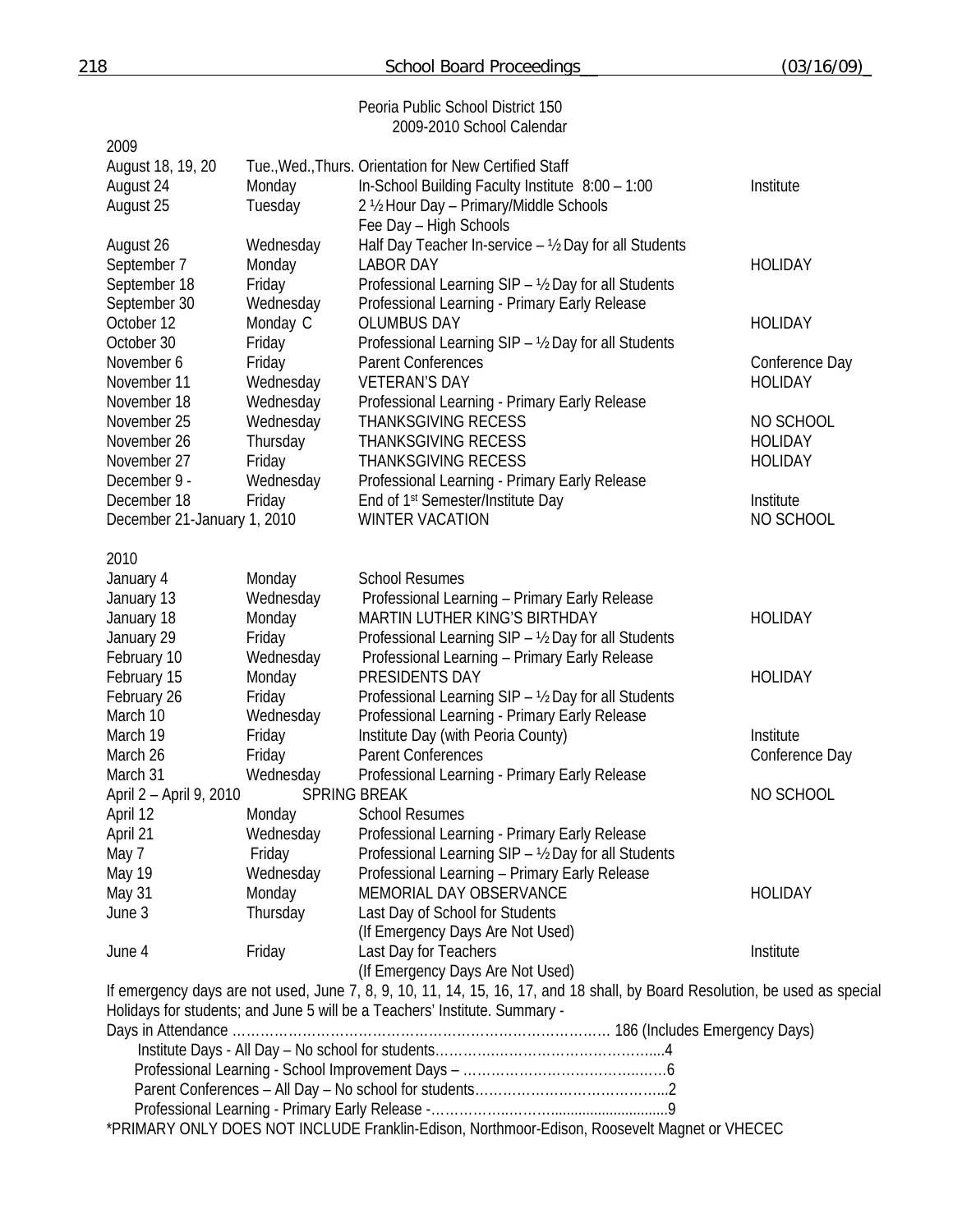Mr. Stowell stated that he appreciated all the hard work that went to making the calendar, but he could not support it. He felt that more time was needed for students to be in the classroom. A longer day would also allow for professional development. Mrs. Ross stated her concern about the quality of time that teachers are getting together and also the short day for students. Parents have told her that the shortened day has been a hardship. Mrs. Ross feels that the early release day should be moved from Wednesday to Friday – going back to school on Thursday is like starting the week over.

Mr. Hinton reported that middle schools and high schools are also asking for time to meet together. Mr. Hinton will be meeting with ISBE in Springfield to ask for a training program to be developed using the stimulus funds.

There was no further discussion.

 On roll call, 3 ayes. Wolfmeyer, Butler, Ross. 2 nays. Stowell, Parker. Motion carried.

**CONTRACT FOR SOLUTION TREE** – Moved by Parker, seconded by Butler hat the Board of Education approves a contract with Solution Tree for June 22-25, 2009 which continues work on building professional learning communities with middle and high schools. Focus will be on building effective teams and common assessments. The cost of this contract is \$26,000. Funds will be provided through the Title II consultant account. Stipends for teachers will be paid through Title II. This contract is in cooperation with Two Rivers.

Board members discussed the contract asking if administration would look into taping the sessions to share with other schools. Mrs. Butler noted that materials would be handed out at the session that could be shared with others.

> On roll call, 4 ayes. Wolfmeyer, Butler, Parker, Ross 1 nay. Stowell. Motion carried.

**CONTRACT FOR SOLUTION TREE** – Moved by Butler, seconded by Stowell that the Board of Education approves a contract with Solution Tree for May 6, 2009 to work with Columbia Middle School on writing complex objectives, access and equity in grading and the role of data throughout the process. The cost of the contract is \$7,000. Funds will be provided through Title II consultant and stipend accounts. Teachers will work throughout the morning in small groups with the consultant and then meet as a staff with the consultant.

Dr. Davis explained that this training will occur at Columbia Middle School, but could be shared throughout the district. Mrs. Butler recognized that the school identified these areas as areas of need and then looked for ways to solve the need.

Mr. Stowell recognized Columbia Middle School Principal Cindy Janovetz for receiving her doctorate.

Dr. Hannah noted that through the work of Susan Grzanich there has been a conscientious effort to help the teachers respond to the challenge they face of working on a team – a paradigm shift for them.

On roll call, 5 ayes. Motion carried.

**CONTRACT FOR DR. MICHAEL RISEN, BRADLEY UNIVERSITY** – Moved by Butler, seconded by Parker that the Board of Education approves a contract with Dr. Michael Risen from Bradley University to do an external analysis of Primary Early Release Days. His contract is not to exceed \$1,150 and will be paid through the Ed Fund.

Superintendent Hinton explained that the purpose of having Dr. Risen evaluate the Early Release Days is to look at the process through "outside eyes" to give the District an objective review of the success of the initiative. The administration is also doing an evaluation of the program. He stated that the review would show if something needs to be done differently to have the program work to the best of its ability.

Dr. Davis reported that she hopes the evaluation will be completed by the end of the year.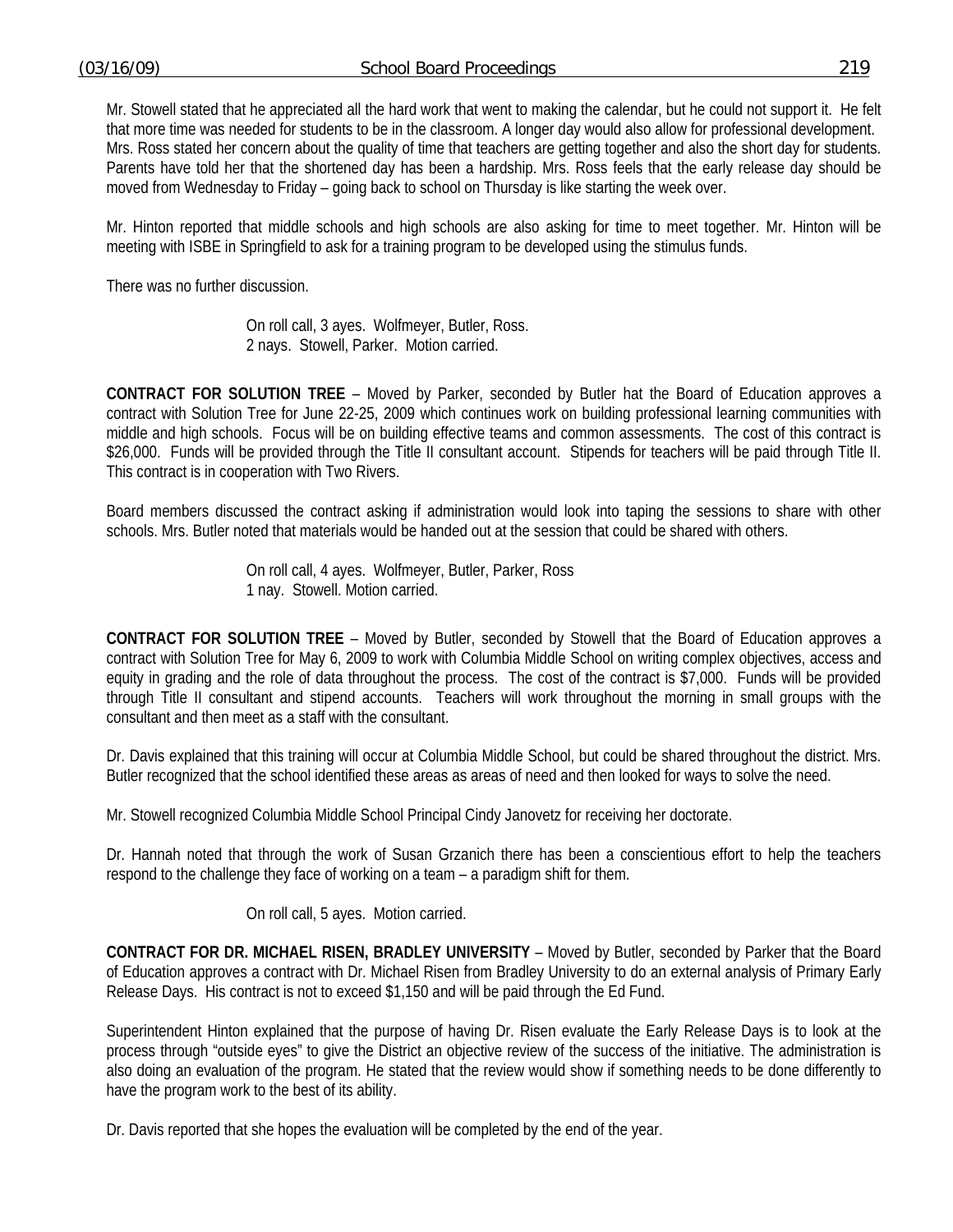Board member Butler stated that the outside evaluation will allow for more transparency to the community and help to rebuild the relationship with the community and the Board.

> On roll call, 4 ayes. Wolfmeyer, Butler, Stowell, Ross 1 nay. Parker. Motion carried.

**CONTRACT FOR DR. ROBERT MARSHALL** – Moved by Parker, seconded by Ross that the Board of Education approves a contract with Dr. Robert Marshall to provide technical assistance and professional development to support Woodruff High School and Peoria High School in the creation of Ninth Grade Academies. This contract will not exceed \$2,400 and will be paid through Title II funds.

Superintendent Hinton noted that Dr. Marshall is a professor at Western Illinois University and we have asked him to come and work with our staff. Superintendent Hinton stated that the original concept was to have a ninth grade academy at Loucks School, but was found to be cost prohibitive, we are hearing now that there is a way to do this that might be less costly.

Mr. Stowell stated that he could not support the item, he felt it was redundant and the District was spending \$400,000 with John Hopkins and should be using that information. He feels that one of the key tenants of the academy would be a separate facility, and that is not possible with our buildings.

> On roll call, 4 ayes. Wolfmeyer, Butler, Parker, Ross 1 nay. Stowell. Motion carried.

# **INFORMATION ITEMS – REPORTS FROM SUPERINTENDENT AND STAFF** –

1. GOAL 1 – STUDENT ACHIEVEMENT - **MANDARIN PROGRAM** – Superintendent Hinton reported that he was notified by the Hanban that there would be a change in the program, districts would need to pay a portion of the salary for their teachers. He stated that it caused him great distress but with the current economic conditions he cannot recommend that the district cannot continue the program.

Board member Stowell stated that China is the main US trading partner and he would like to see the district give consideration at the high school level to a Mandarin group and in middle schools offer Mandarin instead of French. He stated that we offered what no other districts were able to, and if we could continue to expose students to the language until financing was available. Mr. Hinton stated that he did ask the College Board if we could take a year off and they agreed.

2. Goal 2 – FISCAL RESPONSIBILITY – **STAFFING 2009-2010 –** Mr. Hinton reported that the 130 "pink slips" noted in tonight's human resource report were the result of efforts in regard to staffing for next year. He noted that this year there were more pink slips than normal – all first year teachers were pink slipped and second year teachers, with the exception of "hard to fill" positions, were pink slipped. There are 15 teacher retirements this year. Mr. Hinton stressed that the district wants to make a decision to rehire as quickly as it can. Mr. Hinton stated that pink slipping teachers is a very difficult thing to do, but the economic conditions make it necessary.

Mr. Hinton will report the administrative and non-certified layoffs in the near future. He noted that he is also looking at programming cuts for next year.

FINANCE REPORTS – Dr. Butts presented this report for the Board's information and review.

 PURCHASE ORDERS OVER \$2,500 – Dr. Butts presented this report for the Board's review. Dr. Butts noted the corrections to the report. Questions were asked and answered regarding the report.

3. GOAL 3 – QUALITY STAFF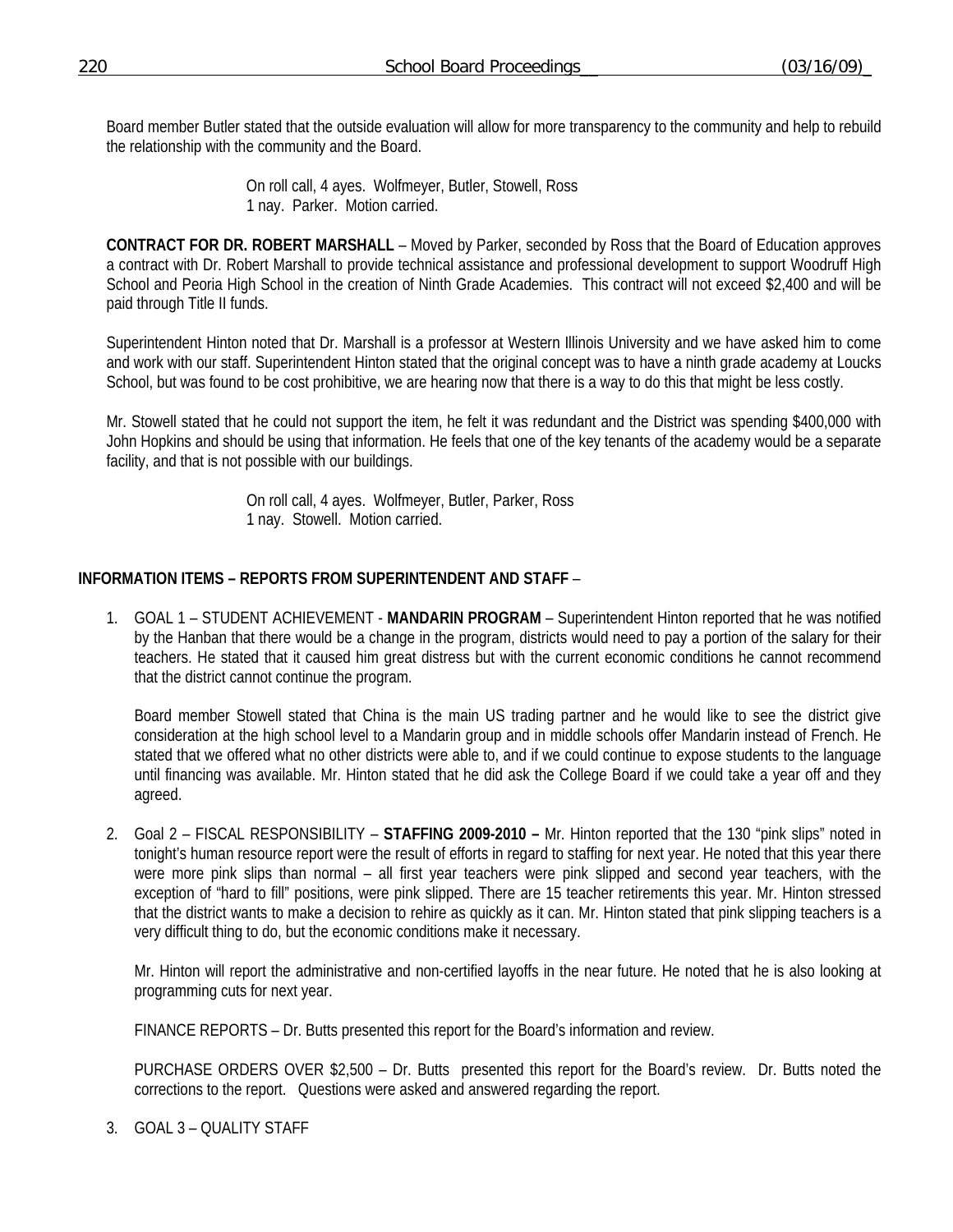4. GOAL 4 – SAFE, CARING ENVIRONMENTS

## 5. GOAL 5 – CULTURE OF CUSTOMER SERVICE

 Report of Requests under the Freedom of Information Act and Status of Such Requests – Mrs. Shangraw gave the following report:

| Date     | Requestor           | Disposition |
|----------|---------------------|-------------|
| 01/26/09 | <b>Sharon Crews</b> | Filled      |
| 01/30/09 | <b>CJ Summers</b>   | Filled      |
| 02/19/08 | Kate Campaigne      | Pending     |
| 02/27/09 | Julie McArdle       | Pending     |
| 03/02/09 | MDR                 | Filled      |
| 03/12/09 | Debbie Chavez       | Pending     |
| 03/13/09 | ACLU                | Pending     |

**REPORTS AND SUGGESTIONS BY BOARD MEMBERS** – Mr. Stowell stated that the law firm is up for periodic review and he would like a report on how we are using the legal staff, how we are delegating to them.

Mrs. Butler would like to request administration to look at one day for high school graduations all at possibly the same place at different times. She would like to know for the 2010 year what would be that possibility.

Mrs. Ross reported that the Parent Teacher Advisory Committee will be meeting at 3:30 p.m. on March 24, 2009.

ADJOURNMENT – Mrs. Wolfmeyer adjourned the regular meeting at 9:45 p.m.

 Julia A. Cramer, Board Secretary

ATTEST:

Debbie L. Wolfmeyer Board Vice President